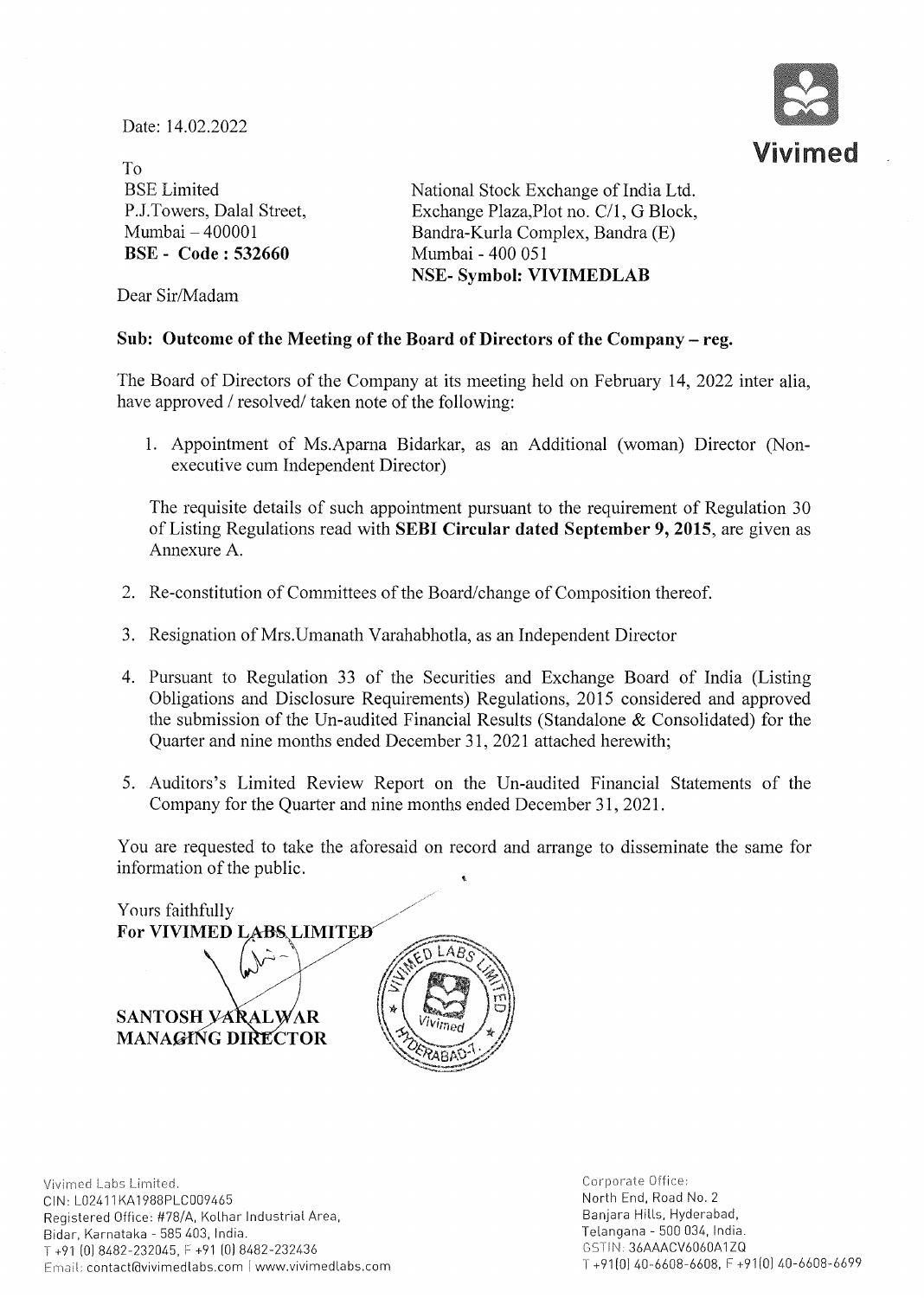# Annexure  $-A$

Disclosure of information pursuant to Regulation 30 of Listing Regulations read with SEBI Circular No. *CIRlCFDICMDI412015* dated September 9,2015

| Sr.No.         | <b>Particulars</b>                                                                                  | Ms. Aparna Bidarkar                                                                                  |  |  |  |  |  |
|----------------|-----------------------------------------------------------------------------------------------------|------------------------------------------------------------------------------------------------------|--|--|--|--|--|
| $\mathbf{1}$   | for<br>viz.<br>Reason<br>change                                                                     | Appointment of Ms.Aparna Bidarkar as an                                                              |  |  |  |  |  |
|                | appointment, resignation, removal                                                                   | Additional Director in an Independent director                                                       |  |  |  |  |  |
| $\overline{2}$ | death or otherwise                                                                                  | capacity subject to approval of the shareholders<br>14.02.2022                                       |  |  |  |  |  |
|                | Date of appointment/ eessation(as<br>applicable) Term of appointment                                |                                                                                                      |  |  |  |  |  |
|                |                                                                                                     | Five years commencing from February 14, 2022<br>to February 13, 2027                                 |  |  |  |  |  |
| 3              | <b>Brief</b><br>Profile<br>of<br>(in<br>case                                                        |                                                                                                      |  |  |  |  |  |
|                | appointment)                                                                                        | <b>Education:</b><br>Post Graduate in Architecture<br>P.G. Diploma in Project Management             |  |  |  |  |  |
|                |                                                                                                     | <b>NICMAR</b>                                                                                        |  |  |  |  |  |
|                |                                                                                                     | <b>Experience:</b>                                                                                   |  |  |  |  |  |
|                |                                                                                                     | Serving as IIID National Executive Committee<br>۰<br>Member                                          |  |  |  |  |  |
|                |                                                                                                     | Hon. Secretary Hyderabad Design Forum<br>(HDF)                                                       |  |  |  |  |  |
|                |                                                                                                     | Served as Chairperson IIID-HRC (2017-19)<br>۰                                                        |  |  |  |  |  |
|                |                                                                                                     | Area of Specialization:                                                                              |  |  |  |  |  |
|                |                                                                                                     | Consulting relating to healthcare, retail, housing,                                                  |  |  |  |  |  |
|                |                                                                                                     | Technology driven infrastructure facilities-with<br>large number of private and government clientele |  |  |  |  |  |
|                |                                                                                                     | like APSRTC, APTDC, TSMSIDC, ICSI, GHMC<br>etc.,                                                     |  |  |  |  |  |
| 4              | of<br>Disclosure<br>Relationships<br>(in case of<br>between Directors<br>appointment of a Director) | Ms. Aparna Bidarkar is not related to any of the<br>Directors of the Company                         |  |  |  |  |  |
| 5              | Information as required pursuant to                                                                 | Ms.Aparna Bidarkar is not debarred from                                                              |  |  |  |  |  |
|                | Circular<br><b>SSE</b><br>with ref.<br>no.                                                          | holding the office of Director by virtue of any                                                      |  |  |  |  |  |
|                | LIST/COMP /14/2018-19 and the                                                                       | SEBI Order or any other such Authority.                                                              |  |  |  |  |  |
|                | National Stock Exchange of India<br>Ltd<br>with<br>ref.<br>no.                                      |                                                                                                      |  |  |  |  |  |
|                | NSE/CMU2018/24, dated June 20                                                                       |                                                                                                      |  |  |  |  |  |
|                | 2018                                                                                                |                                                                                                      |  |  |  |  |  |



 $\bar{\mathbf{z}}$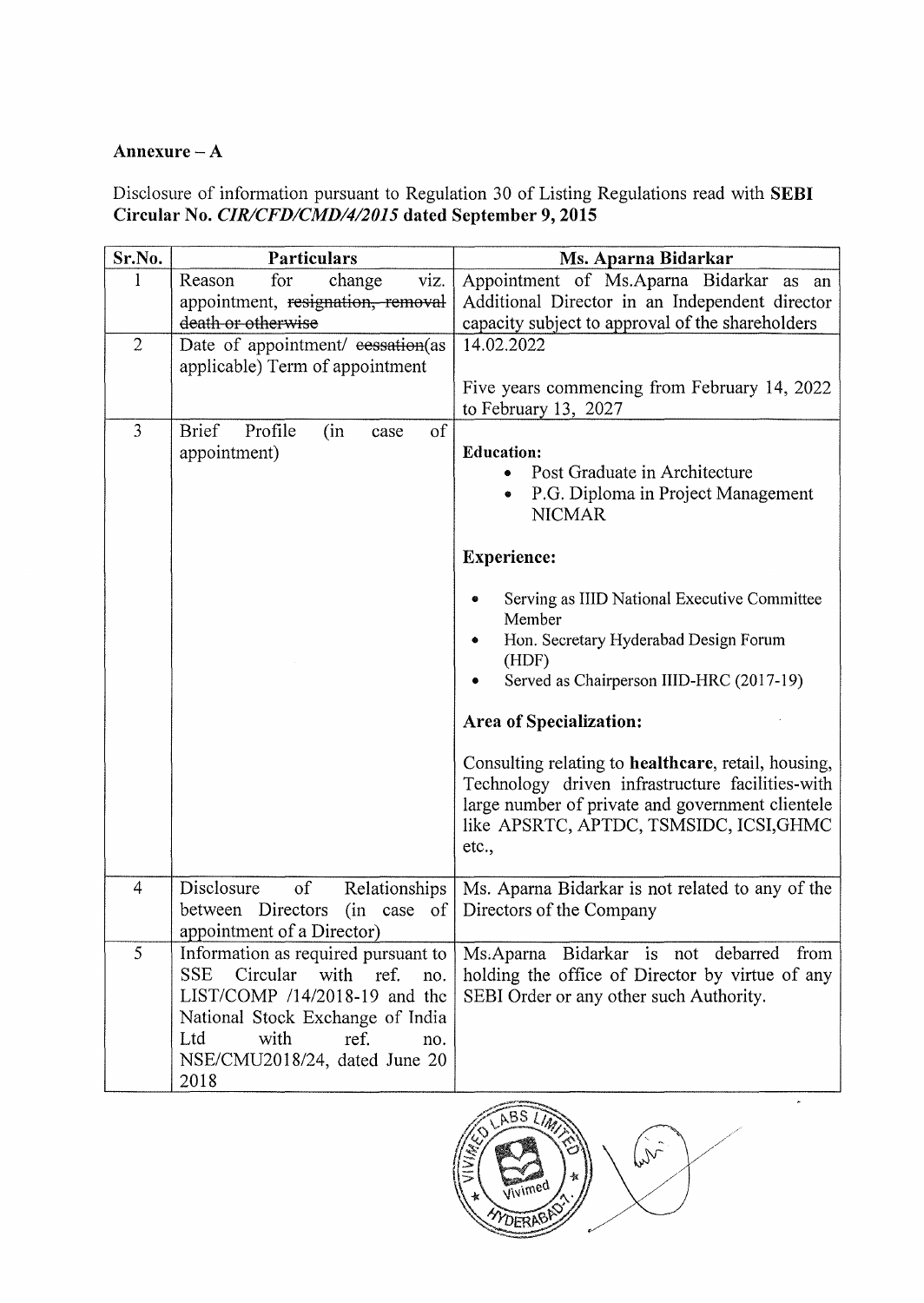#### **VIVIMED LABS LIMITED**

### UNAUDITED STANDALONE FINANCIAL RESULTS FOR THE OUARTER AND NINE MONTHS ENDED 31.12.2021

|            |                                                                              |             |                |             |             |             | Rs. In Lakhs          |
|------------|------------------------------------------------------------------------------|-------------|----------------|-------------|-------------|-------------|-----------------------|
| SI.<br>No. | Particulars                                                                  |             | 3 Months Ended |             |             | 9M FY 21    | Year Ended 31.03.2021 |
|            |                                                                              | 31.12.2021  | 30.09.2021     | 31.12.2020  | 31.12.2021  | 31.12.2020  |                       |
|            |                                                                              | (Unaudited) | (Unaudited)    | (Unaudited) | (Unaudited) | (Unaudited) | (Audited)             |
|            | <b>Income From Operations</b>                                                |             |                |             |             |             |                       |
|            | Revenue from Operations                                                      | 5,190.40    | 5,104.40       | 6,243.91    | 16,524.63   | 17,536.82   | 21,004.55             |
|            | Total revenue from operations                                                | 5,190.40    | 5,104.40       | 6,243.91    | 16,524.63   | 17,536.82   | 21,004.55             |
|            | Other Income                                                                 | (35.90)     | 14.26          | 157.26      | 69.89       | 429.21      | 607.47                |
|            | Total Revenue (1+2)                                                          | 5,154.50    | 5,118.65       | 6,401.17    | 16,594.52   | 17,966.03   | 21,612.02             |
|            | <b>Expenses</b>                                                              |             |                |             |             |             |                       |
|            | Cost of material consumed                                                    | 3,821.60    | 3,998.33       | 3,375.17    | 11,180.35   | 7,947.67    | 9,275.48              |
|            | Purchases of Stock- in-Trade                                                 |             |                |             |             |             |                       |
|            | Changes in inventories of finished goods work in progress and stock-in-Trade | 48.93       | (136.81)       | (441.70)    | (71.23)     | (55.99)     | 430.62                |
|            | <b>Employee Benefit Expenses</b>                                             | 807.09      | 758.77         | 923.74      | 2,309.76    | 2,249.42    | 3,236.42              |
|            | Finance Costs                                                                | 1,152.60    | 855.00         | 1,112.96    | 2,952.20    | 3,236.46    | 4,149.23              |
|            | Depreciation and Amortisation Expenses                                       | 427.00      | 416.60         | 395.36      | 1,278.68    | 1,184.22    | 1,579.53              |
|            | Other Expenses                                                               | 1,259.95    | 1,572.75       | 1,015.25    | 3,859.74    | 3,188.20    | 5,883.05              |
|            | <b>Total Expenses</b>                                                        | 7,517.17    | 7,464.64       | 6,380.81    | 21,509.50   | 17,749.99   | 24,554.33             |
|            | $5$ Profit before tax (3-4)                                                  | (2,362.67)  | (2,345.99)     | 20.37       | (4,914.98)  | 216.04      | (2,942.32)            |
|            | Tax Expenses                                                                 |             |                |             |             |             |                       |
|            | Current Taxes                                                                |             |                |             | ٠           | 23.44       | (23.44)               |
|            | Deferred Taxes                                                               |             |                |             |             |             |                       |
|            | Total tax expenses                                                           |             |                |             |             | 23.44       | (23.44)               |
|            | Profit for the period /Year (5-6)                                            | (2,362.67)  | (2,345.99)     | 20.37       | (4.914.98)  | 192.60      | (2,918.88)            |
|            | Other Comprehensive income                                                   |             |                |             |             |             |                       |
|            | Items that will not be reclassified to profit or loss, net of tax            |             |                |             |             |             |                       |
|            | Items that will be reclassified to profit or loss, net of tax                |             |                |             |             |             |                       |
|            | Total other comprehensive income                                             |             |                |             | $\sim$      |             |                       |
|            | 9 Total comprehensive income $(7+8)$                                         | (2,362.67)  | (2,345.99)     | 20.37       | (4,914.98)  | 192.60      | (2,918.88)            |
|            | 10 Paid up Equity Share Capital                                              | 1,658.28    | 1,658.28       | 1,658.28    | 1,658.28    | 1,658.28    | 1,658.28              |
|            | 11 Other equity                                                              |             |                |             |             |             |                       |
|            | 12 Earnings per Share (before Extraordinary Items) (of Rs2/- each)           |             |                |             |             |             |                       |
|            | (a) Basic                                                                    | (2.85)      | (2.83)         | 0.02        | (5.93)      | 0.23        | (3.52)                |
|            | (b) Diluted                                                                  | (2.77)      | (2.75)         | 0.02        | (5.75)      | 0.23        | (3.42)                |

NOTES:

1. The above standalone financial results of Vivimed Labs Limited ("the Company") as reviewed by the Audit Committee has been approved by the Board of Directors at its meeting held on February 14, 2022. The statutory audit have carried out a limited review on standalone financia! results and expressed an unmodified conclusion thereon.

2. These standalone financial results of the Company have been prepared in accordance with the Indian Accounting Standards prescribed under Section 133 of the Companies Act, 2013 ("the Act") read with relevant rules issued and other accounting principles generally accepted in India and guidelines issued by the Securities and Exchange Board of India ("SEBI").

3. The Financial results are prepared in accordance with the Indian Accounting standards(Ind AS) as prescribed under section 133 of the companies Act, 2013 read with the companies (Indian Accounting Standards)Rules,2015(as with provisions of Ind AS 108 Operating segments, the Company has primarily two segments "speciality chemicals" and "Pharma" and accordingly considered under reportable segments by the Company

4. COVID-19 is the infectious disease caused by the recently discovered coronavirus, SARS-CoV-2. In March 2020, the WHO declared COVID-19 a pandemic. The Company has adopted measures to curb the spread of infection in orde Incalit of the employees and ensure business continuity with minimal disruption. In assessing the recoverability of receivables and other financial assets, the Company has considered internal and external information upto standalone financial results. The impact of the global health pandemic may be different from that of estimated as at the date of approval of these standalone financial results and the Company will continue to closely monit future economic conditions.

5. The Code on Social Security, 2020 ("Code") relating to employee benefits during employment and post-employment benefits received Presidential assent in September 2020. The Code has been published in the Gazette of India which the code will come into effect has not been notified. The Company will assess the impact of the Code when it comes into effect and will record any related impact in the perial Mezope lectore.

LABS

Vivimed

YERAB

 $\Xi^{\prime}$ 

 $\Lambda$ 

For VIVIMCD LABS LIMITED Land

(SANTOSH VARAI WAR)

MANAGING DIRECTOR

6. Corresponding numbers of previous period / year have been regrouped, wherever necessary.

Place: Hyderabad Date: 14.02.2022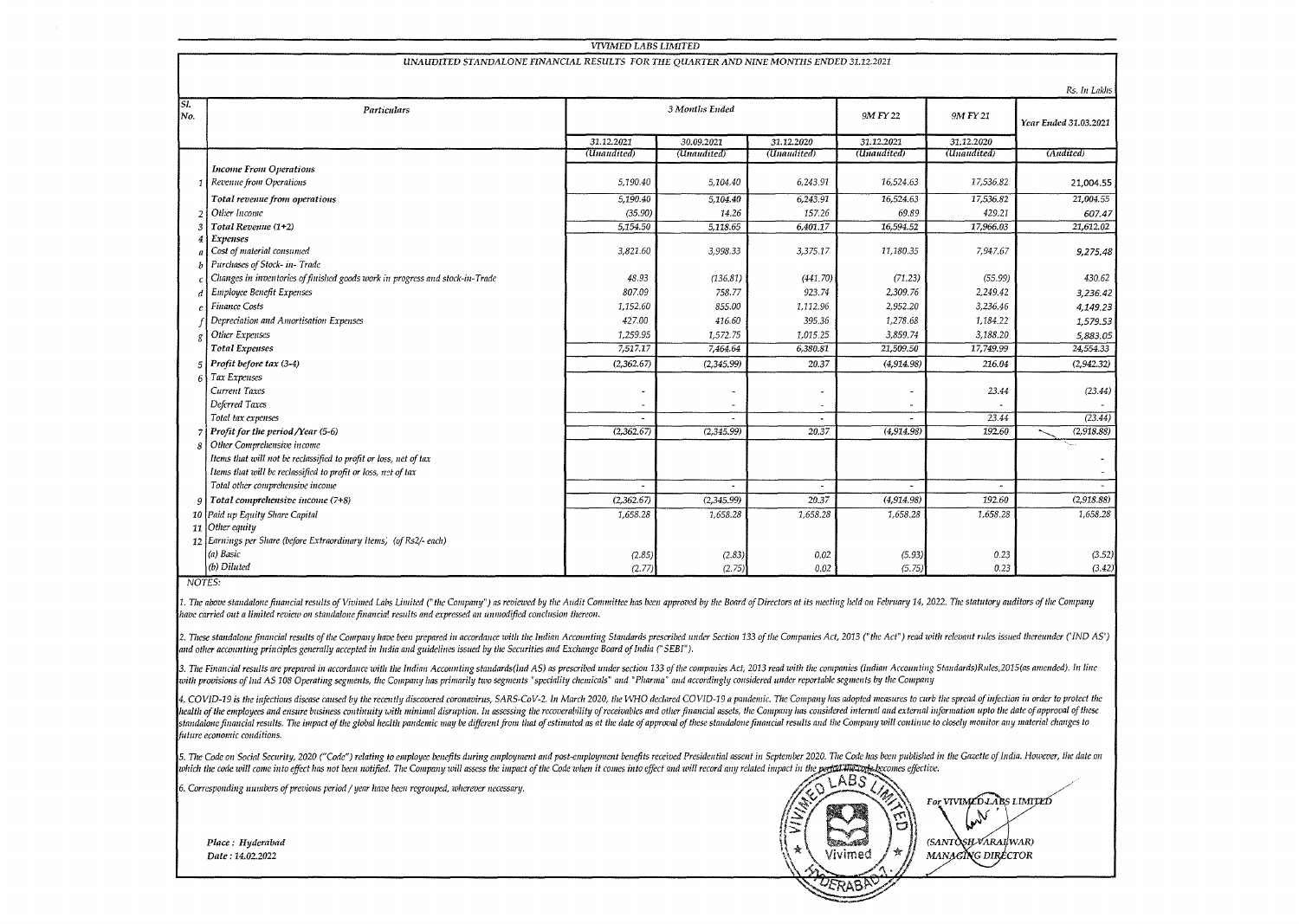# r . VIVIMED LABS LIMITED SEGMENT-WISE STANDALONE FINANCIAL RESULTS FOR THE QUARTER AND 9 MONTHS ENDED DECEMBER 2021

2.Segment Results (Profit) (+) / Loss (-) 31.12.2021 (Unaudited) 1,093.39 4,097.01 5,190.40 5,190.40 3 Months Ended 30.09.2021 (Unaudited) 1,333.99 3,770.40 5,104.40 5,104.40 9 Months Ended 31.12.2020 31.12.2021 31.12.2020 (Unaudited) (Unaudited) (Unaudited) 1,594.40 3,802.08 3,850.40 4,649.51 12,722.55 13,686.42 6,243.91 16,524.63 17,536.82 6,243.91 16,524.63 17,536.82 FY21 31.03.2021 (Audited) 5,350.86 15,653.69 21,004.55 21,004.55

| b.Pharma Business                 | (194.47)   | (1,487.64) | 1,148.92 | (743.19)    | 4.086.90 |  |
|-----------------------------------|------------|------------|----------|-------------|----------|--|
| Total                             | (1,210.07) | (1,490.99) | 1,133.33 | (1,962.78)  | 3,452.50 |  |
| Less: 1.Interest                  | 1,152.60   | 855.00     | 1,112.96 | 2,952.20    | 3,236.46 |  |
| 2. Other Un-allocable Expenditure |            |            |          |             |          |  |
| 3.Un-allocable Income             |            |            |          |             |          |  |
| <b>Total Profit Before Tax</b>    | (2.362.67) | (2,345.99) | 20.37    | (4, 914.98) | 216.04   |  |
|                                   |            |            |          |             |          |  |

 $(3.35)$ 

(l,015.60)

## Segmental capital employed

1. Segment Revenue

b.Pharma Business

Less, Inter Segment Revenue

a.Speciality Chemicals Business

Total

{net sales/income from each segment should be disclosed under this head) a.Speciality Chemicals Business

Net sales / Income from Operations

before tax and interest from each segment

Particulars

As certain assets of the company including manufacturing facilities and treasury assets and liabilities are often deployed interchangebility across segments, it is impractical to allocate these assets and liabilities to each segment. Hence, the details for capital employed have not been disclosed in the above table.



/"/

 $(15.59)$   $(1,219.59)$   $(634.40)$ 

Rs in Lakhs

 $(2,164.93)$ 3,371.84 1,206.91 4,149.23

(2, 942.32}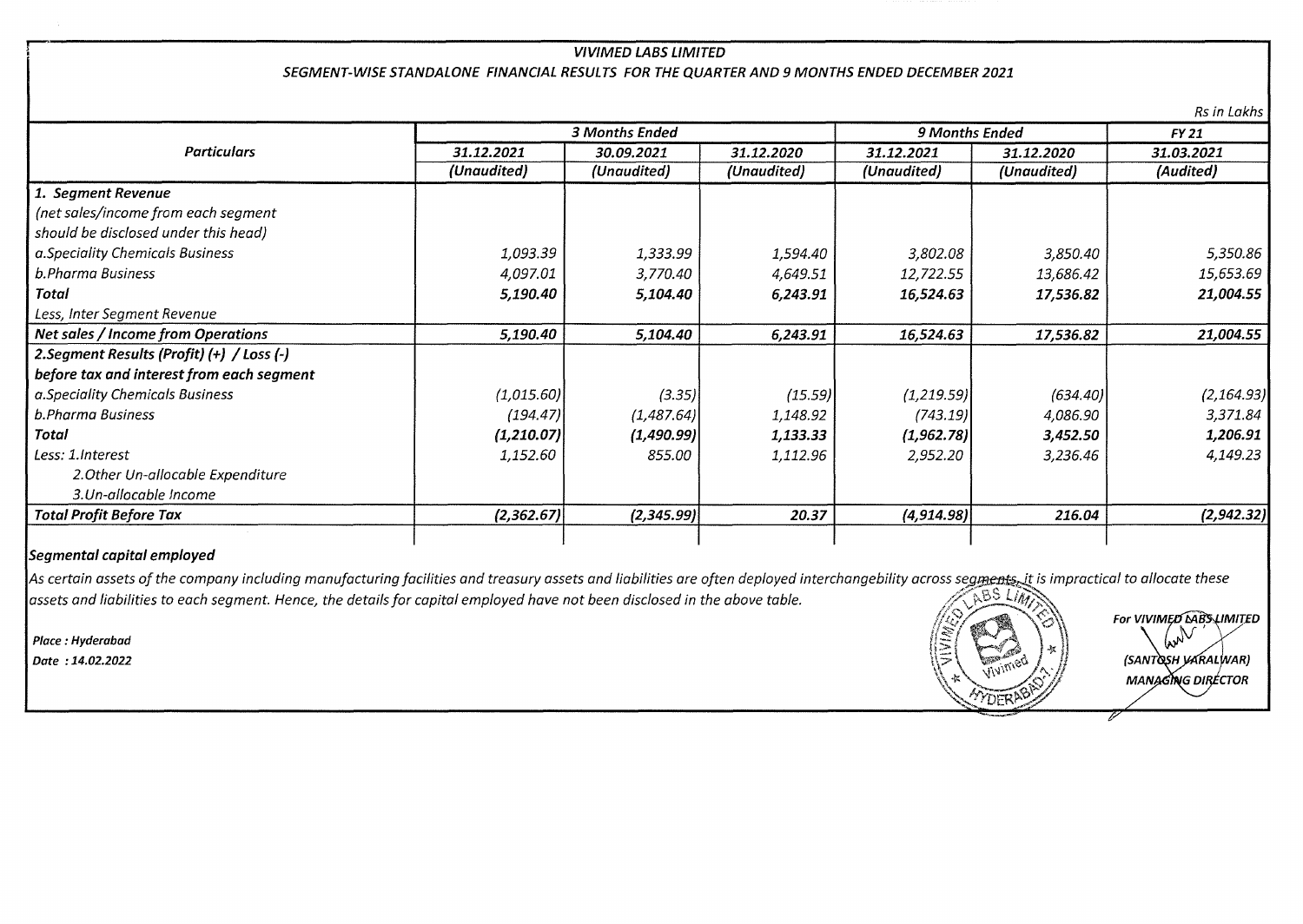|                 |                                                                                                                                                                                                                                | <b>VIVIMED LABS LIMITED</b>                     |                          |                      |                       |                       |                            |  |
|-----------------|--------------------------------------------------------------------------------------------------------------------------------------------------------------------------------------------------------------------------------|-------------------------------------------------|--------------------------|----------------------|-----------------------|-----------------------|----------------------------|--|
|                 | UNAUDITED CONSOLIDATED FINANCIAL RESULTS FOR THE QUARTER & NINE MONTHS ENDED 31.12.2021                                                                                                                                        |                                                 |                          |                      |                       |                       |                            |  |
|                 | Particulars                                                                                                                                                                                                                    |                                                 | Quarter Ended            |                      |                       | 9 Months Ended        | Rs. In Lakhs<br>YEAR ENDED |  |
| Sl. No.         |                                                                                                                                                                                                                                | 31, 12, 2021                                    | 30.09.2021               | 31.12.2020           | 31.12.2021            | 31.12.2020            | 31.03.2021                 |  |
|                 |                                                                                                                                                                                                                                | (Unaudited)                                     | (Unandited)              | (Unaudited)          | (Unaudited)           | (Unaudited)           | (Audited)                  |  |
|                 | <b>Income From Operations</b>                                                                                                                                                                                                  |                                                 |                          |                      |                       |                       |                            |  |
|                 | Revenue from operations                                                                                                                                                                                                        | 5,652.02                                        | 5,437.53                 | 27,794.27            | 17,615.51             | 82,247.48             | 86,146.75                  |  |
|                 | Total revenue from operations                                                                                                                                                                                                  | 5,652.02                                        | 5,437.53                 | 27,794.27            | 17,615.51             | 82,247.48             | 86,146,75                  |  |
|                 | Other Income                                                                                                                                                                                                                   | (35.89)                                         | 14.26                    | 434.31               | 69.89                 | 804.06                | 982.32                     |  |
| R               | Total Revenue (1+2)                                                                                                                                                                                                            | 5,616.12                                        | 5,451,79                 | 28,228.58            | 17,685.40             | 83,051.53             | 87,129.06                  |  |
|                 | Expenses<br>Cost of material consumed<br>Purchases of Stock- in- Trade                                                                                                                                                         | 4,086.54                                        | 4,090.58                 | 11,327.11            | 11,648.58             | 34,454.15             | 35,781.96                  |  |
|                 | Changes in inventories of finished goods work in progress and stock-in-Trade                                                                                                                                                   | 48.93                                           | (136.81)                 | 500.47               | $-71,23$              | (690.30)              | (329.40)                   |  |
|                 | <b>Employee Benefit Expenses</b>                                                                                                                                                                                               | 924.74                                          | 874.35                   | 6,969.54             | 2,653.83              | 18,473.81             | 19,565.59                  |  |
|                 | <b>Finance Costs</b>                                                                                                                                                                                                           | 1,158.12                                        | 861.82                   | 1,613.43             | 2,970.47              | 4,466.98              | 5,387.63                   |  |
|                 | Depreciation and Amortisation Expenses                                                                                                                                                                                         | 445.16                                          | 435.16                   | 1,651.54             | 1,333.39              | 5,136.16              | 5,549.48                   |  |
|                 | Other Expenses                                                                                                                                                                                                                 | 1,320.83                                        | 1,656.62<br>7,781.71     | 11,183.18            | 4,082.03              | 25,997.06             | 28,750.40                  |  |
|                 | <b>Total Expenses</b>                                                                                                                                                                                                          | 7,984.33                                        |                          | 33,245.27            | 22,617.07             | 87,837.87             | 94,705.66                  |  |
| 5               | Profit before tax (3-4)                                                                                                                                                                                                        | (2,368.21)                                      | (2,329.92)               | (5,016.69)           | (4, 931.67)           | (4,786.34)            | (7, 576.59)                |  |
|                 | Tax expenses<br>Current Taxes                                                                                                                                                                                                  |                                                 | $\tilde{\phantom{a}}$    | 71.87                |                       | 380.43                | 336.58                     |  |
|                 | Deferred Taxes                                                                                                                                                                                                                 | $\ddot{\phantom{0}}$                            | $\overline{\phantom{a}}$ | (133.66)             |                       | (133.66)              | (133.66)                   |  |
|                 | Total tax expenses                                                                                                                                                                                                             |                                                 | ۰                        | (61.79)              |                       | 246.77                | 202.92                     |  |
| 71              | Profit for the period /Year before non-controlling interest (5-6)                                                                                                                                                              | (2,368.21)                                      | (2,329.92)               | (4,954.90)           | (4,931.67)            | (5,033.11)            | (7,779.51)                 |  |
| 8               | Non-controlling interest                                                                                                                                                                                                       |                                                 |                          |                      |                       |                       |                            |  |
|                 | Profit for the period/year (7-8)                                                                                                                                                                                               | (2,368.21)                                      | (2, 329.92)              | (4, 954.90)          | (4, 931.67)           | (5,033.11)            | (7, 779.51)                |  |
| 10 <sup>1</sup> | Other comprehensive income<br>Items that will not be reclassified to profit or loss, net of tax<br>Items that will be reclassified to profit or loss, net of tax                                                               |                                                 |                          |                      |                       |                       |                            |  |
|                 | Total other comprehensive income                                                                                                                                                                                               | ÷,                                              | $\overline{\phantom{a}}$ | $\blacksquare$       | $\tilde{\phantom{a}}$ | $\tilde{\phantom{a}}$ | $\sim$                     |  |
|                 | 11 Non-controlling interest                                                                                                                                                                                                    | $\overline{\phantom{a}}$<br>$\hat{\phantom{a}}$ | $\tilde{\phantom{a}}$    | ×.<br>$\mathbf{r}_i$ | Ξ<br>$\mathbf{r}$     | ٠                     |                            |  |
|                 | 12 Other comprehensive income attributable to shareholders(10+11)<br>Total comprehensive income attributable to:                                                                                                               |                                                 | $\blacksquare$           |                      |                       | $\sim$                |                            |  |
|                 | Shareholders of the Company                                                                                                                                                                                                    | (2, 368.21)                                     | (2,329.92)               | (4,954.90)           | (4,931.67)            | (5,033.11)            | (7, 779.51)                |  |
|                 | Non-controlling interest                                                                                                                                                                                                       |                                                 |                          |                      |                       |                       |                            |  |
|                 | Total Comprehensive income                                                                                                                                                                                                     | (2, 368.21)                                     | (2,329.92)               | (4, 954, 90)         | (4, 931.67)           | (5,033.11)            | (7, 779.51)                |  |
|                 | 13 Paid up Equity Share Capital                                                                                                                                                                                                | 1,658.28                                        | 1,658.28                 | 1,658.28             | 1,658.28              | 1,658.28              | 1,658.28                   |  |
|                 | 14 Other cauity                                                                                                                                                                                                                |                                                 |                          |                      |                       |                       |                            |  |
|                 | 15 Earnings per Share (before Extraordinary Items) (of Rs2/- each) (not annualised)                                                                                                                                            |                                                 |                          |                      |                       |                       |                            |  |
|                 | (a) Basic                                                                                                                                                                                                                      | (2.86)                                          | (2.81)                   | (5.98)               | (5.95)                | (6.07)                | (9.38)                     |  |
|                 | (b) Diluted                                                                                                                                                                                                                    | (2.77)                                          | (2.73)                   | (5.80)               | (5.77)                | (5.89)                | (9.11)                     |  |
| NOTES:          | 1. The above unaudited consolidated financial results of Vivimed Labs Limited ("the Company") as reviewed by the Audit Committee has been approved by the Board of Directors at its meeting held on February 14, 2022. The sta |                                                 |                          |                      |                       |                       |                            |  |

Company have carried out a limited review on consolidated financial results and expressed an unmodified conclusion thereon.

2. These consolidated financial results of the Company have been prepared in accordance with the Indian Accounting Standards prescribed under Section 133 of the Companies Act, 2013 ("the Act") read with relevant rules issu AS') and other accounting principles generally accepted in India and guidelines issued by the Securities and Exchange Board of India ("SEBI").

3. The subsidiaries (100%) considered for the consolidated financial statements for the Quarter and nine months ended December 31, 2021 are Finoso Pharma Private Limited, Vivimed Labs USA Inc, Vivimed Holdings Ltd and Vivi 

1. The Frame and the State of the State of the Relation of the Relation of the State of the State of a state of a state of a state of a state of a state of a state of the state of the Relate of Couplement State of a state future economic conditions.

v<br>6. The Code on Social Security, 2020 ("Code") relating to employee benefits during employment and post-employment benefits received Presidential assent in September 2020. The Code has been published in the Gazette of Ind

Place: Huderabad Date: 14.02.2022

TOS LIMIT *AS WALTED* For VIVINCD L. Ĺ, Ċ S (SANTOSH VARALIVAR)<br>MANAGING DIKECTOR ķ **AYDERAS**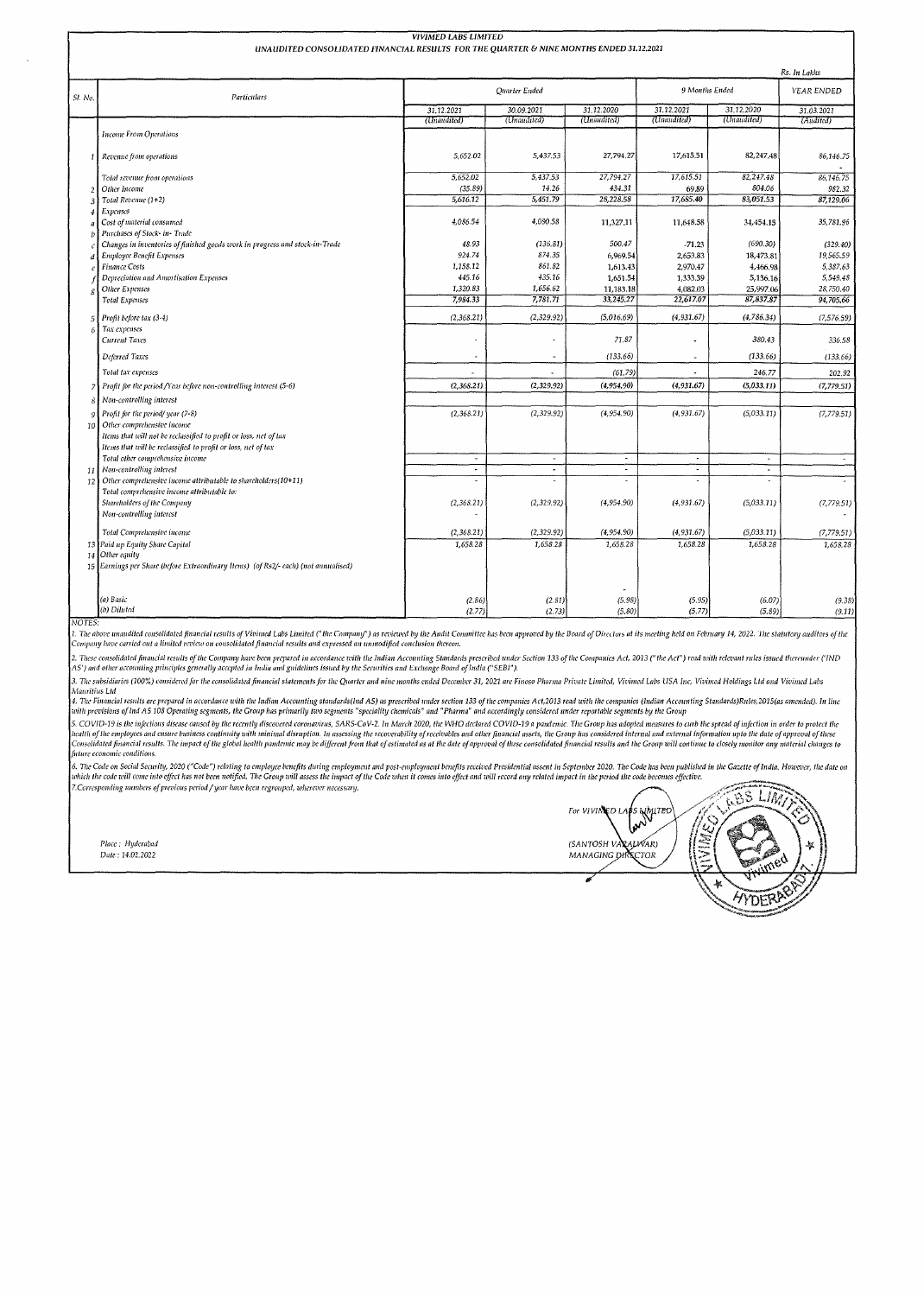### VIVIMED LABS LIMITED

### SEGMENT-WISE CONSOLIDATED FINANCIAL RESULTS FOR THE QUARTER AND 9 MONTHS ENDED DECEMBER 2021

Rs. In lakhs

|                                            | 3 Months Ended |             |             | 9 Months Ended |             | <b>FY 20</b> |  |
|--------------------------------------------|----------------|-------------|-------------|----------------|-------------|--------------|--|
| <b>Particulars</b>                         | 31.12.2021     | 30.09.2021  | 31.12.2020  | 31.12.2021     | 31.12.2020  | 31.03.2021   |  |
|                                            | (Unaudited)    | (Unaudited) | (Unaudited) | (Unaudited)    | (Unaudited) | (Audited)    |  |
| 1. Segment Revenue                         |                |             |             |                |             |              |  |
| (net sales/income from each segment        |                |             |             |                |             |              |  |
| should be disclosed under this head)       |                |             |             |                |             |              |  |
| a.Speciality Chemicals Business            | 1,093.39       | 1,333.99    | 1,594.40    | 3,802.08       | 3,850.40    | 5,350.86     |  |
| b.Pharma Business                          | 4,558.63       | 4,103.54    | 26,199.87   | 13,813.43      | 78,397.08   | 80,795.89    |  |
| Total                                      | 5,652.02       | 5,437.53    | 27,794.27   | 17,615.51      | 82,247.48   | 86,146.75    |  |
| Less, Inter Segment Revenue                |                |             |             |                |             |              |  |
| Net sales / Income from Operations         | 5,652.02       | 5,437.53    | 27,794.27   | 17,615.51      | 82,247.48   | 86,146.75    |  |
| 2. Segment Results (Profit) (+) / Loss (-) |                |             |             |                |             |              |  |
| before tax and interest from each segment  |                |             |             |                |             |              |  |
| a.Speciality Chemicals Business            | (1,015.60)     | (3.35)      | (15.59)     | (1, 219.59)    | (634.40)    | (2, 164.93)  |  |
| b.Pharma Business                          | (194.49)       | (1,464.76)  | (3,387.67)  | (741.61)       | 315.04      | (24.03)      |  |
| Total                                      | (1,210.09)     | (1,468.11)  | (3,403.26)  | (1,961.20)     | (319.36)    | (2, 188.96)  |  |
| Less: 1.Interest                           | 1,158.12       | 861.82      | 1,613.43    | 2,970.47       | 4,466.98    | 5,387.63     |  |
| 2. Other Un-allocable Expenditure          |                |             |             |                |             |              |  |
| 3.Un-allocable Income                      |                |             |             |                |             |              |  |
| <b>Total Profit Before Tax</b>             | (2,368.21)     | (2,329.92)  | (5,016.69)  | (4,931.67)     | (4,786.34)  | (7, 576.59)  |  |

### Segmental capital employed

As certain assets of the company including manufacturing facilities and treasury assets and liabilities are often deployed interchangebility across segments, it is impractical to allocate these assets and liabilities to each segment. Hence, the details for capital employed have not been disclosed in the above table.

For V (VIMED LABS LIMITED  $\begin{matrix} \cdot & \cdot \end{matrix}$  $\left($  $\left(\begin{array}{c}\n\sqrt{2} \\
\sqrt{2}\n\end{array}\right)$  (SANFOSH VARALWAR)  $\log$  Date : 14.02.2022 MANAGING DIRECTOR '\:&\$tAS~\J;;;I --

Place: Hyderabad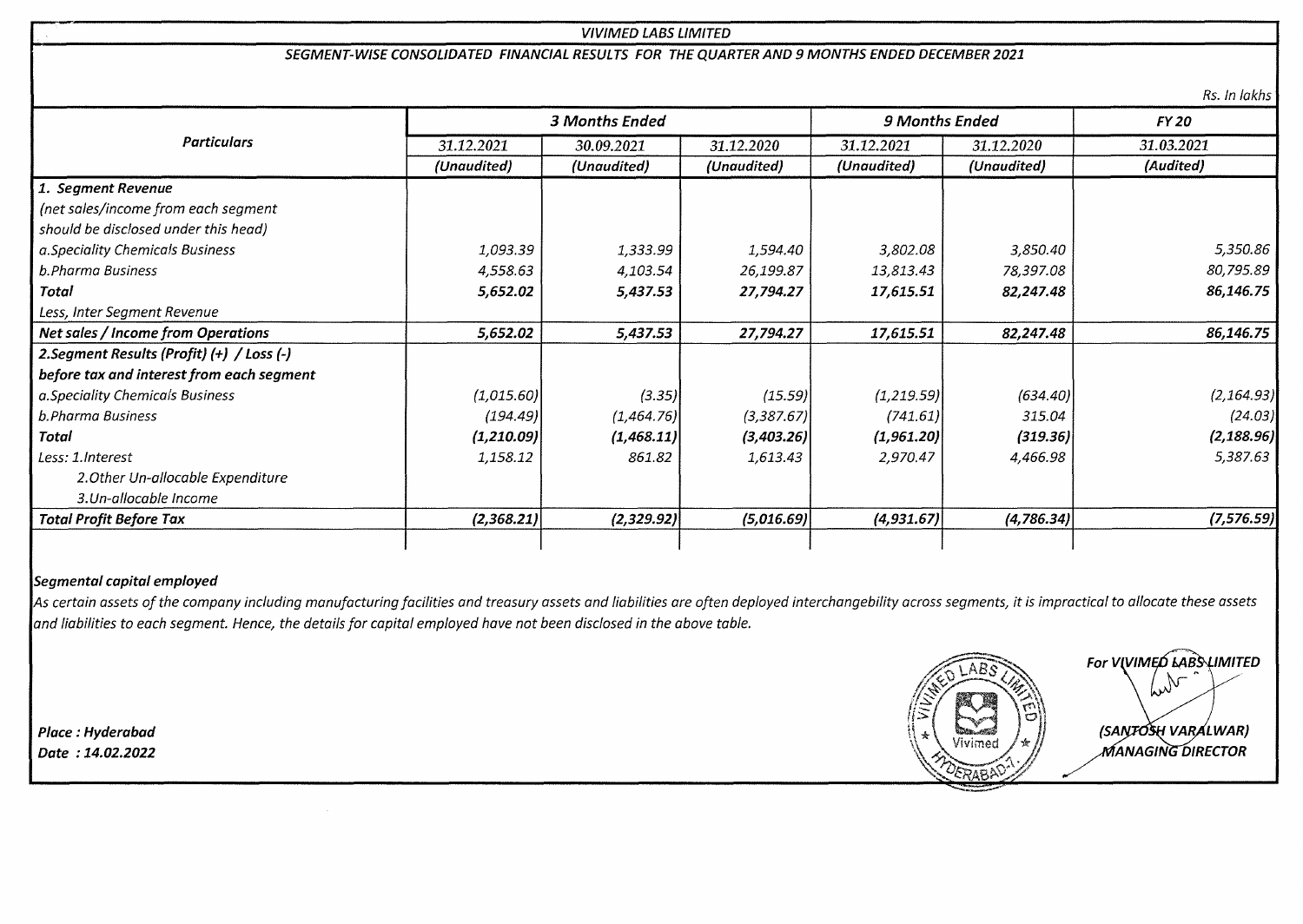

**PCN & ASSOCIATES** 

Tel. : (91-40) 2311 9499 E-mail: pcnassociates@yahoo.com

CHARTERED ACCOUNTANTS Plot No. 12, "N Heights" Ground Floor, Software Layout Unit Cyberabad, Hyderabad - 500 081.

Independent Auditor's Review Report on the Quarterly Unaudited Ind AS Standalone Financial Results of the Company pursuant to the Regulation 33 of the SEBI (Listing obligations and Disclosure Requirements) Regulations, 2015, as amended

To The Board of Directors Vivimed Labs Limited

We have reviewed the accompanying Statement of Unaudited Standalone Financial Results of Vivimed Labs Limited *("* the *Company")* for the quarter and nine months ended 31<sup>st</sup> December 2021 ("the Statement"), being submitted by the Company pursuant to the requirement of Regulation 33 of the SEBI (Listing Obligations and Disclosure Requirements) Regulations, 2015, as amended read with SEBI Circular No. CIR/CFD/CMD1/44/2019 dated March 29,2019.

The preparation of "the Statement", which is the responsibility of the Company's Management and approved by the Company's Board of Directors, has been prepared in accordance with the recognition and measurement principles laid down in the Indian Accounting Standard 34 ("Ind AS 34"), prescribed under Section 133 of the Companies Act, 2013 read with relevant rules issued thereunder and other accounting principles generally accepted in India. Our responsibility is toissue a report on the Statement based on our review.

We have conducted our review in accordance with the Standard on Review Engagements (SRE) 2410, Review of Interim Financial Information Performed by the Independent Auditor of the Entity issued by the Institute of Chartered Accountants of India. This standard requires that we plan and perform the review to obtain moderate assurance as to whether the Statement is free of material misstatement. A review is limited primarily to inquiries of company personnel and analytical procedures applied to financial data and thus provide less assurance than an audit. We have not performed an audit and accordingly, we do not express an audit opinion.

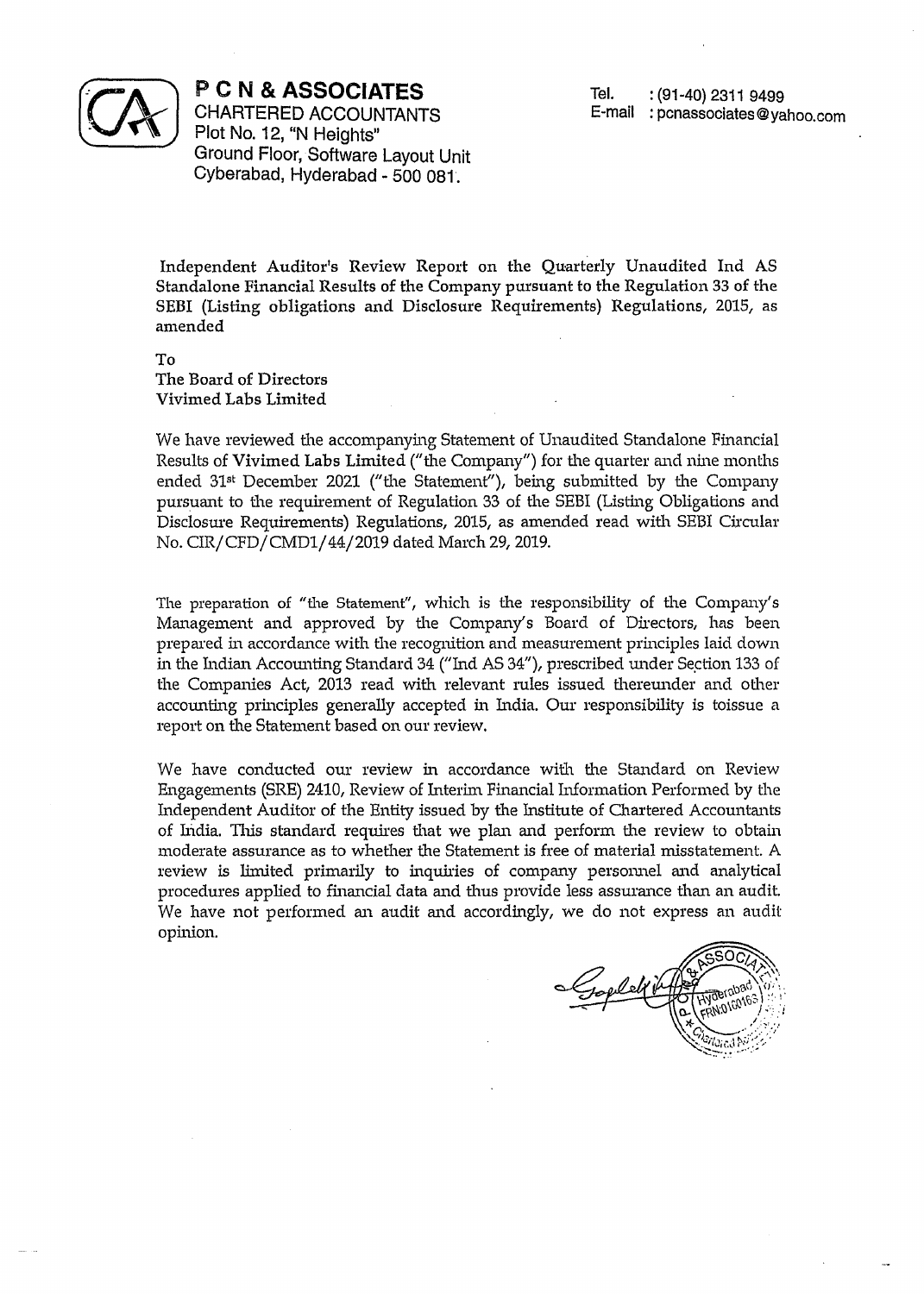

**PCN & ASSOCIATES** 

CHARTERED ACCOUNTANTS Plot No. 12, "N Heights" Ground Floor, Software Layout Unit Cyberabad, Hyderabad - 500 081.

Attention is invited to the following observations:

- a) The Company has defaulted in repayment of dues to SBI and Exim Bank for the Quarter and Nine Months ended 31st December, 2021. The loans outstanding were classified as NPA by the Banks.
- b) The company is not regular and defaulted in depositing statutory dues with appropriate authorities.

Based on our review conducted, nothing has come to our attention that causes us to believe that the accompanying Statement, prepared in accordance with the recognition and measurement principles laid down in the aforesaid Indian Accounting Standard and other accounting principles generally accepted in India, has not disclosed the information required to be disclosed in terms of Regulation 33 of the SEBI (Listing Obligations and Disclosure Requirements) Regulations, 2015, as amended, including the manner in which it is to be disclosed, or that it contains any material misstatement.

For P C N & Associates **Chartered Accountants** Firm's Registration No: 0160169

K Gopala Krishna Partner M.No. 203605

UDIN: 22203605ACANRY8645

Place: Hyderabad Date: *14/02{2022*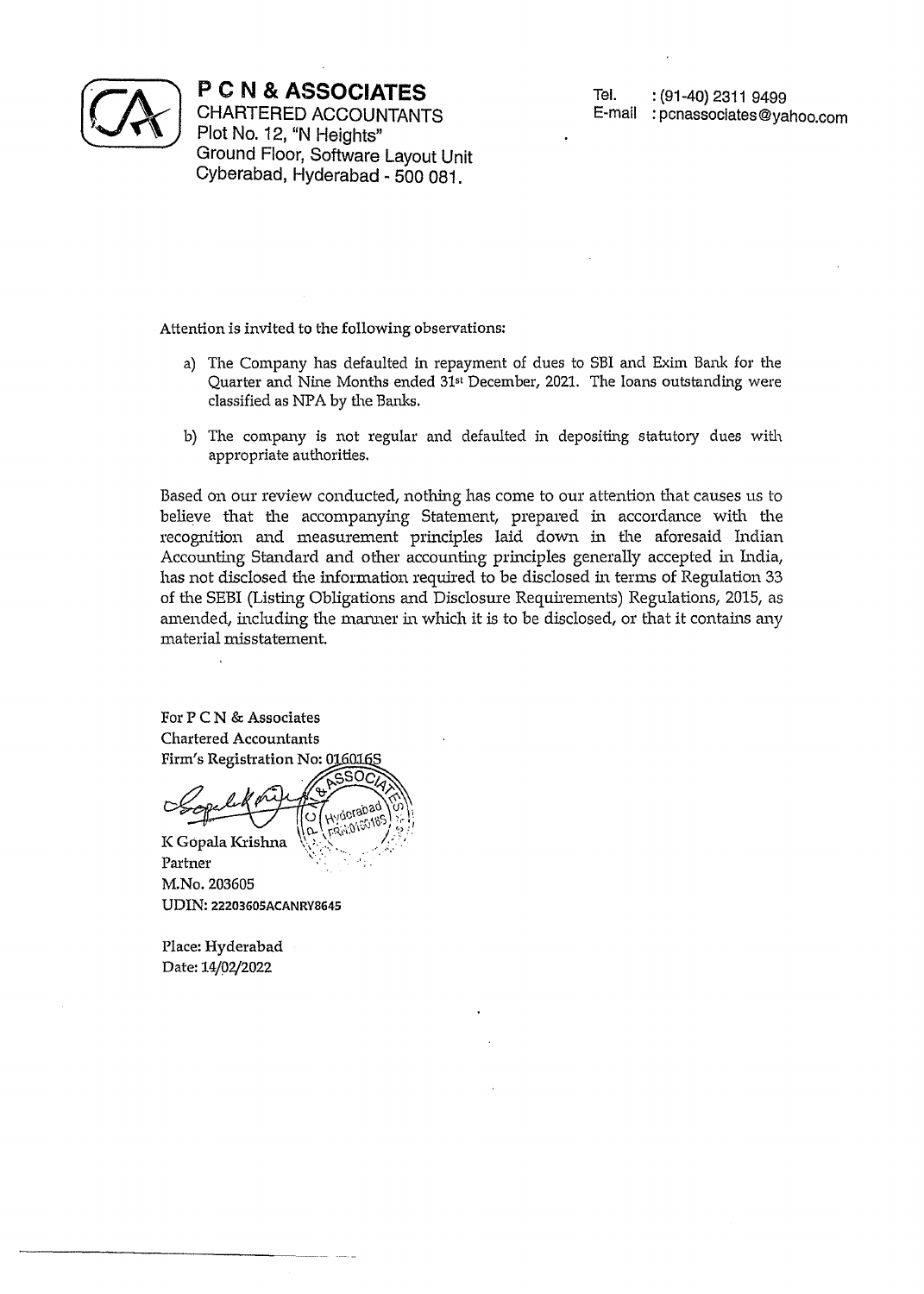

P C N & ASSOCIATES

CHARTERED ACCOUNTANTS Plot No. 12, "N Heights" Ground Floor, Software Layout Unit Cyberabad, Hyderabad - 500 081.

Tel. : (91-40) 2311 9499 E~mail: pcnassociates@yahoo.com

Independent Auditor's Review Report on the Quarterly Unaudited Ind AS Consolidated Financial Results of the Company pursuant to the Regulation 33 of the SEBI (Listing obligations and Disclosure Requirements) Regulations, 2015, as amended

To The Board of Directors Vivimed Labs Limited

We have reviewed the accompanying Statement of Consolidated Unaudited Financial Results of Vivimed Labs Limited (the "Holding Company") and its subsidiaries (the "Holding Company" and its subsidiaries together referred to as "the Group"), for the quarter and nine months ended 31st December, 2021 ("the Statement"), being submitted by the "Holding Company" pursuant to the requirement of Regulation 33 of the SEBI (Listing Obligations and Disclosure Requirements) Regulations, 2015, as amended.

This Statement, which is the responsibility of the Holding Company's Management and approved by the Holding Company's Board of Directors, has been prepared in accordance with the recognition and measurement principles laid down in Indian Accounting Standard 34, 'Interim Financial Reporting,("Ind AS 34") prescribed under Section 133 of the Companies Act, 2013, as amended, read with relevant rules issued thereunder and other accounting principles generally accepted in India. Our responsibility is to express a conclusion on "the Statement" based on our review.

We conducted our review of "the Statement" in accordance with the Standard on Review Engagements (SRE) 2410, "Review of Interim Financial Information Performed by the Independent Auditor of the Entity" issued by the Institute of Chartered Accountants of India (ICAl). This standard requires that we plan and perform the review to obtain moderate assurance as to whether "the Statement" is free of material misstatement. A review of interim financial information consists of making inquiries, primarily of persons responsible for financial and accounting matters, and applying analytical and other review procedures. A review is substantially less in scope than an audit conducted in accordance with Standards on Auditing and consequently does not enable us to obtain assurance that we would become aware of all significant matters that might be identified in an audit. Accordingly, we do not express an audit opinion.

We also performed procedures in accordance with the circular issued by the SEBI under Regulation 33 (8) of the SEBI (Listing Obligations and Disclosure Requirements) Regulations, 2015, as amended, to the extent applicable.

SO. Flyderabad Tered As